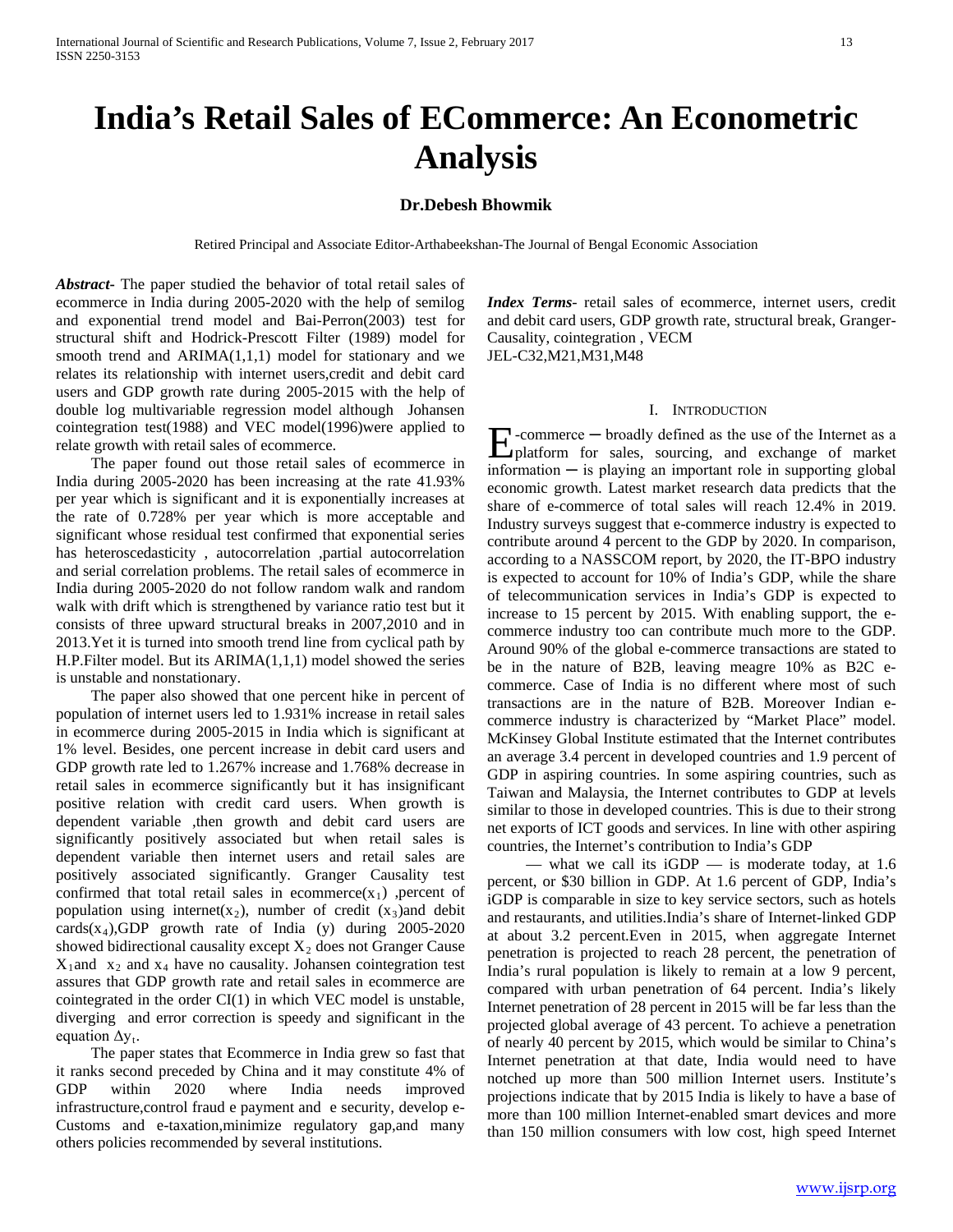access. By 2015, India's 330 million to 370 million projected Internet users will constitute an estimated 12 to 13 percent of the global Internet user base, the second-largest national group of Internet users worldwide behind only China. If India puts itself on an accelerated trajectory towards higher penetration to reach 500 million Internet users by 2015, the iGDP could be as high as 3.3 percent.

 Global Retail Development Index-2016 showed that China ranks one in this index followed by India. China scored 72.5 where as India scored 71.0.Chinese national retail sale stood 3.46 billion US dollar followed by 1009 billion US dollar of India. A.T. Kearney's 2016 FDI Confidence Index ranks China seconda signal of its continued attractions to foreign investors.GDP growth improved case of doing business and better clarity regarding FDI regulations puts India in second place. India is now the world's fastest growing major economy overtaking China. Retail demand is increasing driven by urbanization, an expanding middle class and more women entering the workforce. India's strong ranking reflects foreign retailer increased optimum in the 1 trillion US Dollar retail market and its vast potential. In ecommerce, government now permits 100% FDI for on line market places, with some caveats to create a level playing field.

In this paper, we endeavour to show the behavior of total retail sales of ecommerce during 2005-2020 and its nexus with internet users,credit and debit card users and GDP growth rate of India during 2005-2015

## II. LITERATURE REVIEW

 Sixun Liu(2013) estimated GDP as the dependent variable, the number of CN domain name ,the international outlet bandwidth, the number of Internet users , the number of online shopping users , the scale of online advertising and the number of websites as independent variables in China during 1997-2011 and found positive and significant relation from which it can be seen that the residual series is stationary, which also verify the co-integration relationship of the empirical model is correct.

Jing Huirong(2014) studied the relationship between the B2B (Business to Business) E-commerce transactions and GDP by applying cointegration test, Engle-Granger test. He found that there is not exist long-term and stable cointegration relationship between the B2B E-commerce transaction volume and GDP, GDP growth is caused the reason by B2B transactions, but GDP is not the cause of the B2B transaction volume increase in Beijing from 2001 to 2011. It is found that E-commerce is the Granger cause of the development of the logistics industry, and there are long-term co-integration between the E-commerce development and the development of the logistics industry.

 Mohamed Sayed Abou(2014) studied the impact of electronic commerce on national economic growth in Saudi Arabia during the period (2001-2013). The study uses an econometric model to get empirical research between Ecommerce development and economic growth using the latest data of Saudi E-commerce development. The regression estimation shows that capital-labor ratio, the size of the private sector, terms of trade, number of business transactions via internet, information and communication technology expenditure, and the number of credit cards (as a method of payment) have significant and positive impact on economic growth, while the size of public sector has significant and negative impact on economic growth.Morrison and Siegel (1997) studies find the positive effect of E-commerce on the productivity and the economic performance in USA manufacturing.

 Purohit and Purohit(2005) showed that E-commerce has a tremendous growth potential and also generates economic growth in the country like India. The paper indicates as to how various factors related to e-commerce contribute to the growth of a vibrant and active electronic community, resulting in economic growth. Realizing the impact of e-commerce on economic growth, this study suggests a bottom up approach, wherein micro economic variables are used to prove the hypothesis.

 Tryambak Hiwarkar (2013) found that E-commerce presents exclusive occasion for less developed countries to greatly expand their markets, both internally and externally. Externally, the Internet and other technologies may allow for low-cost international trade, even for small, local businesses. Internally, many groups of citizens who had been considered "marginalized" and "unbanked" may gain reasonable access to financial services, and may thus contribute more readily in all aspects of the economy.

#### III. METHODOLOGY AND DATA

 To study the behavior of total sales in ecommerce in India during 2005-2020 , we used semilog linear model,exponential model,random walk with a drift model,variance ratio test,Bai-Perron (2003) test for structural breaks and Hodrick-Prescott Filter model for smooth trend and ARIMA (1,1,1)model for stationarity.To show relation among retail sales of ecommerce,percentage population internet users, number of credit and debit cards holders and GDP growth rate in India during 2000-2015,we used double log multiple regression model,Granger Causality test,Johansen cointegration test(1988) and VEC model(1996).Data have been collected from www. indiastat. com, www.statista.com, www.kpmg.com, www.cmocouncil.org, www.go-globe.com and from Digital Intelligence Special Report.

#### IV. FINDINGS FROM ECONOMETRIC MODELS

# **[A] Behavior of retail sales of ecommerce**

 Total retail sales in ecommerce in India have been increasing at the rate of 41.93% per year during 2005-2020 which is significant at 5% level.

 $Log(x_1) = -4.983438 + 0.419346t$ 

 $(-19.705)*$   $(23.654)*$ 

 $R^2=0.975$ , F=559.55\*, DW=23.65, \*=significant at 5% level.  $X_1$  = total retail sales in ecommerce. t=year

 In Fig-1,the fitted trend line is shown clearly which is moving upward steeply.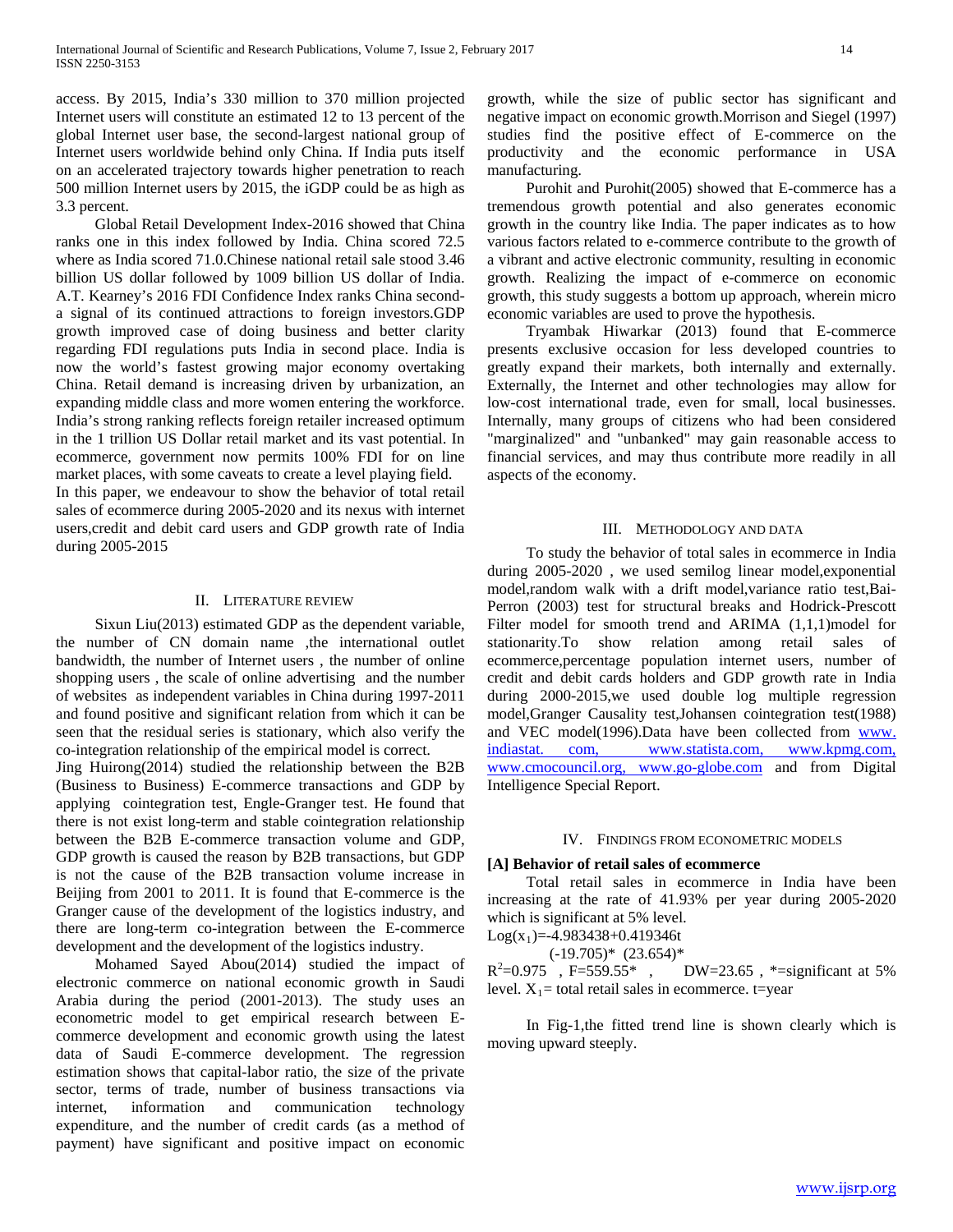# **Fig-1:Trend line of retail sales of ecommerce.**



Source-Computed by author

 Total retail sales of ecommerce in India are suitably fitted by exponential function during 2005-2020 which is significant at 1% level and it is exponentially increasing at the rate of 0.728%

# per year.<br> $X1 = e^{-5.6088 + t^{0.728076}}$

 $R^2 = 0.9930$ , DW=1.45 and the t values of -5.6088 and 0.728076 are -24.385 and 83.9214 which are significant at 1% level.

# **In Fig-2,the estimated exponential fitted trend line is plotted which is steeply rising.**



Source-Computed by author

 Although the residual test of this exponential trend of total retail sales suffer from heteroscedasticity which was verified by Breusch-Pagan-Godfrey test where  $nR^2 = 7.3353 \gamma^2(1)$  which is significant at 1% level where F=11.85203 that is significant at 1% level.

 $\varepsilon_t^2 = -1.270906 + 0.148126t$ 

 $(-2.07)^*$   $(3.44)^*$ 

 $R^2$ =0.458, F=11.85\*, DW=2.0, \*=significant at 5% level

Residual test confirmed that it has serial correlation because  $nR^2=9.481683$   $\gamma^2(2)$  which is significant at 1% level where F=8.833 which is also significant at 1% level.It was verified by Breusch-Godfrey Serial Correlation LM test.

 From the Table- 1 , it is confirmed that the exponential trend has problem of autocorrelation and partial autocorrelation where Q stats are insignificant.

**Table-1: Residual test of AC and PAC**

\*Probabilities may not be valid for this equation specification. Source-Computed by author

 Total retail sales of ecommerce do not follow random walk since the t value of the coefficient is significant.

 $\Delta$ x<sub>1t</sub>=-0.034053+0.426327x<sub>1t-1</sub>  $(-0.081)$   $(9.41)*$  $R^2$ =0.87, F=88.63\*, DW=1.28, \*=significant at 5% level

 But,the total sales of ecommerce in India during 2005- 2020 do not follow random walk with a drift model.

 $\Delta$ x<sub>1t</sub>=1.158071+0.484106x<sub>1t-1</sub>-0.109097t  $(0.614)$   $(4.829)*$   $(-0.649)$  $R^2 = 0.876$ , F=42.55\*, DW=1.25, \*=significant at 5% level.

 The variance ratio test of total retail sales in ecommerce in India during 2005-2020 states that it does not show random walk because z statistic is significant which means Matingate is accepted where z statistics of variance ratio in period 8 is significant in individual tests.

# **Table-1:Variance ratio test**

| <b>Joint Tests</b>      | Value      | df         | Probability |             |
|-------------------------|------------|------------|-------------|-------------|
| Max $ z $ (at           |            |            |             |             |
| period $8$ <sup>*</sup> | 3.597632   | 15         | 0.0010      |             |
| Individual              |            |            |             |             |
| <b>Tests</b>            |            |            |             |             |
| Period                  | Var. Ratio | Std. Error | z-Statistic | Probability |
| 2                       | 1.272839   | 0.254392   | 1.072514    | 0.2835      |
|                         | 1.734724   | 0.396113   | 1.854834    | 0.0636      |
| 8                       | 2.759089   | 0.488957   | 3.597632    | 0.0003      |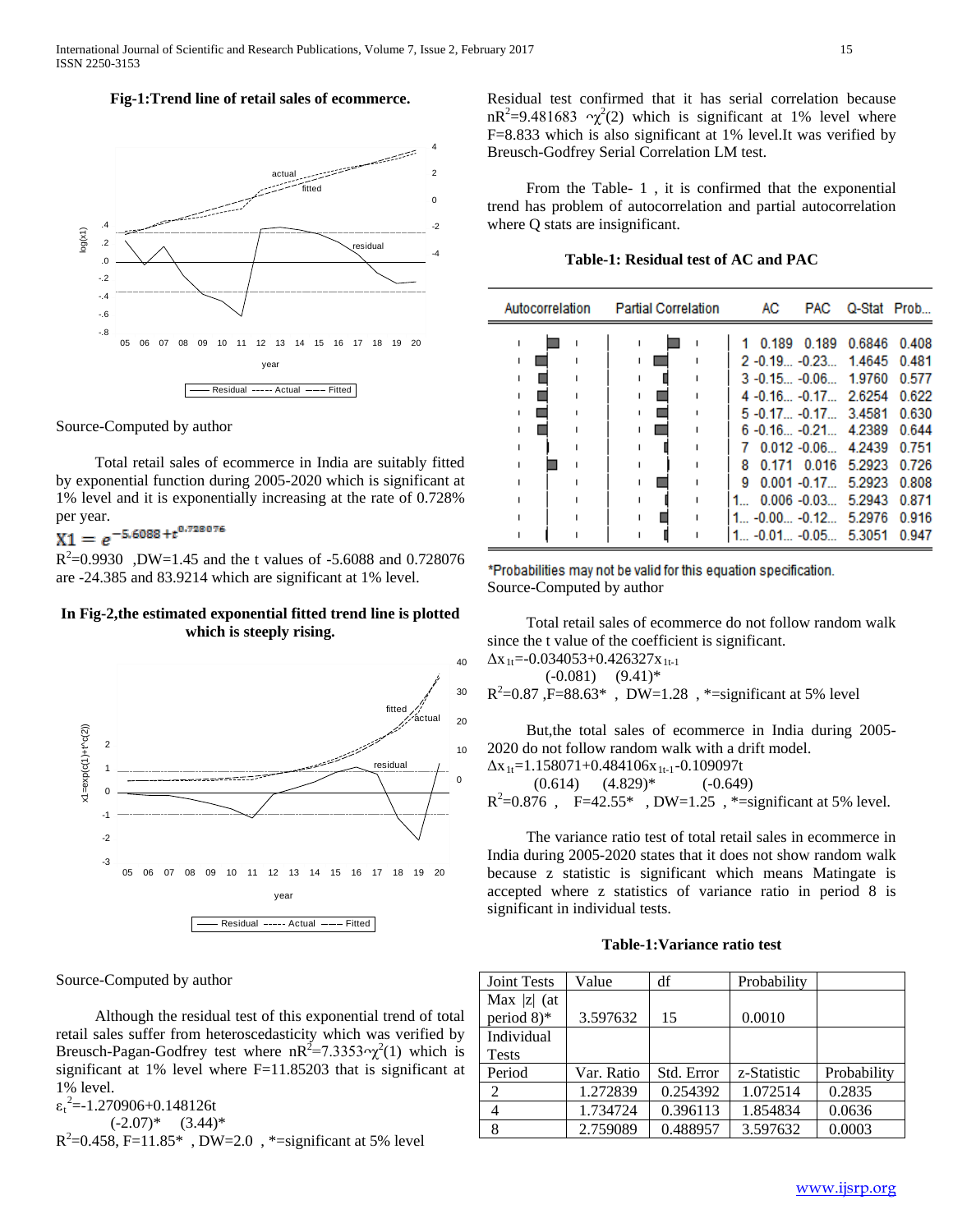|  | 1 V | .<br>the contract of the contract of the contract of | 762 | N<br>١A<br>the contract of the contract of the contract of | . .<br>the contract of the contract of the contract of |  |
|--|-----|------------------------------------------------------|-----|------------------------------------------------------------|--------------------------------------------------------|--|
|--|-----|------------------------------------------------------|-----|------------------------------------------------------------|--------------------------------------------------------|--|

 \*=probability approximation using studentised modulus with parameter value 4 and finite degrees of freedom. Total retail sales in ecommerce during 2005-2020 in India showed three upward structural breaks in 2007,2010 and 2013

which were observed by Bai-Perron test which is significant at 5% level and sequential F statistic of break test are significant for those three breaks. HAC standard errors & covariance (Bartlett kernel, Newey-West fixed bandwidth  $= 3.0000$ ) technique was applied.

# **Table-2:Structural breaks(log(x1))**

| Variable             | Coefficient | Std. Error                     | t-Statistic | Prob.  |
|----------------------|-------------|--------------------------------|-------------|--------|
|                      |             | $2005 - 2006 - 2$ obs          |             |        |
| C                    | $-2.152533$ | 0.034456                       | $-62.47275$ | 0.0000 |
|                      |             | $2007 - 2009 - 3$ obs          |             |        |
| $\mathcal{C}$        | $-1.319989$ | 0.068008                       | $-19.40931$ | 0.0000 |
|                      |             | $2010 - 2012 - 3$ obs          |             |        |
| $\mathcal{C}$        | $-0.176268$ | 0.375232                       | $-0.469759$ | 0.6469 |
|                      |             | $2013 - 2020 - 8$ obs          |             |        |
| $\mathcal{C}$        | 2.454698    | 0.413033                       | 5.943105    | 0.0001 |
|                      |             | $R^2=0.904, F=37.95$ *,DW=1.43 |             |        |
|                      |             | Sequential<br>F-statistic      |             |        |
|                      |             | determined breaks              |             |        |
| <b>Break Test</b>    | F-statistic | Scaled F-statistic             | Value**     |        |
| $0 \text{ vs. } 1 *$ | 39.99361    | 39.99361                       | 8.58        |        |
| $1 \text{ vs. } 2^*$ | 25.44364    | 25.44364                       | 10.13       |        |
| $2 \text{ vs. } 3 *$ | 38.61906    | 38.61906                       | 11.14       |        |
| $3 \text{ vs. } 4$   | 10.75099    | 10.75099                       | 11.83       |        |

\*=significant at 5% level,\*\*=Bai-Perron critical value,Source-Computed by Author

 In Fig-3,three structural breaks in 2007,2010 and 2013 are clearly visible in the fitted line of  $log(x_1)$  during 2005-2020 where all the breaks are upward.

# **Fig-3:Structural breaks**



# Fig-4:H.P.Filter of  $log(x_1)$

Hodrick-Prescott Filter (lambda=100)



#### Source-Computed by author

Source-Computed by author

 Hodrick-Prescott Filter model asserted that the log value of retail sales of ecommerce during 2005-2020 showed smooth trend line instead of cyclical pattern which is plotted in the Fig-4.

The estimated  $ARIMA(1,1,1)$  model of total retail sales of ecommerce in India during 2005-2020 remains nonstationary since AR(1) process is divergent and nonstationary which is significant but MA(1) process is covergent and nonstationary which is insignificant.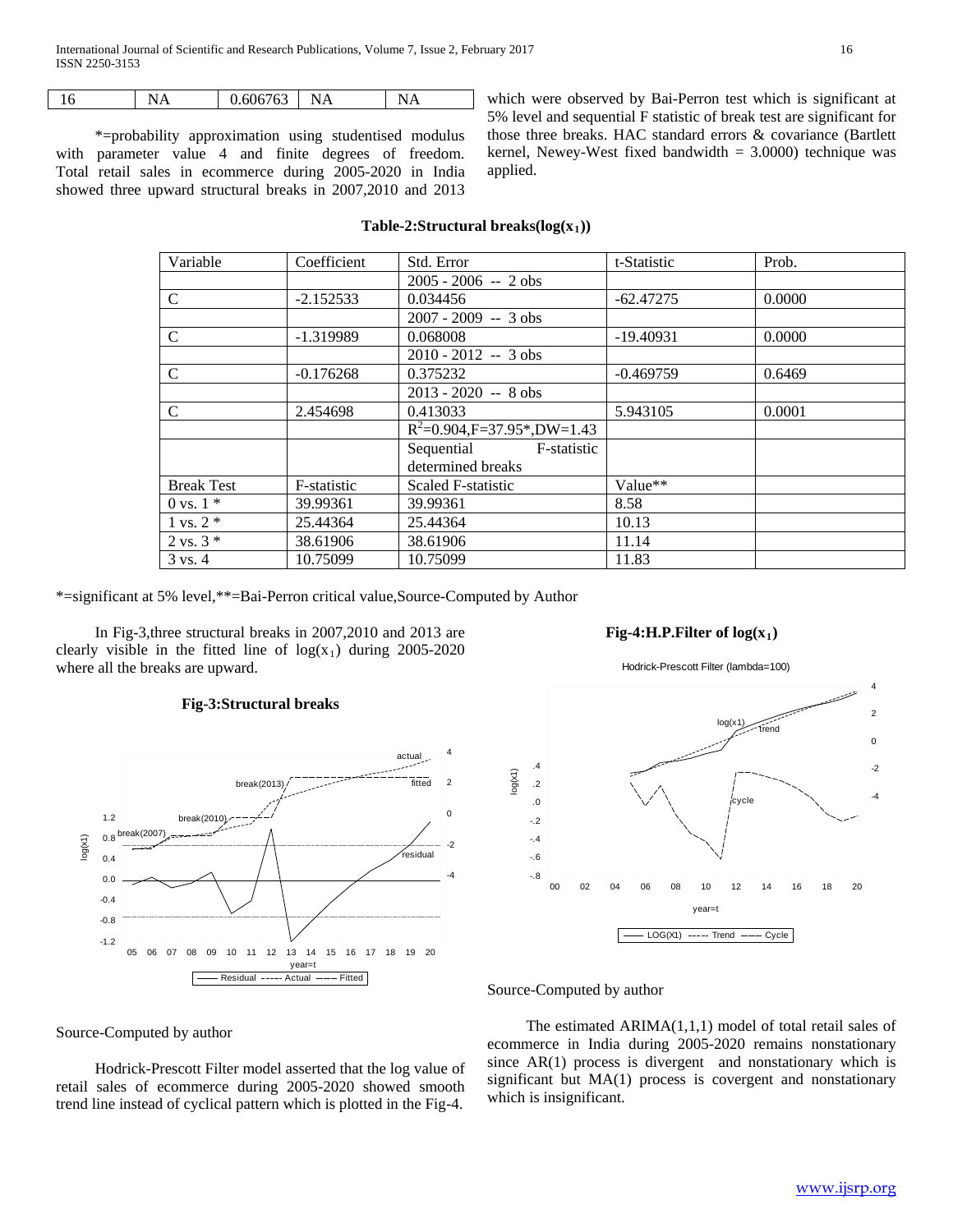Logx<sub>1t</sub>=-1085.537+1.000359logx<sub>1t-1</sub>+ε<sub>t</sub>-0.090359ε<sub>t-1</sub>  $(-0.008)$   $(23.48)^*$   $(0.759)$  $R^2 = 0.974$ ,  $F = 231.66*$  $,DW=1.94$ , inverted AR root=1.0, inverted MA root=0.09 ,\*=significant at 5% level.

Yet this  $ARIMA(1,1,1)$  process is unstable which was verified by its one root is outside and other root is inside of the unit root circle which is seen in the Fig-5.

#### **Fig-5:Unit root circle of ARIMA(1,1,1)**



Source-Computed by author

 The impulse response functions of ARIMA(1,1,1) confirmed that any exogenous shock could not back it into equilibrium, thus it is nonstationary and diverging which is shown in Fig-6.

## **Fig-6:IRF of ARIMA(1,1,1)**



Source-Computed by author

# **[B] Nexus of retail sales of ecommerce with internet users, credit and debit card users and GDP growth rate**

 One percent increase in the percentage of population in internet users led to 1.931 percent increase in retail sales of ecommerce in India during 2005-2015 which is significant at 1% level.

 $Log(x_1) = -4.211429 + 1.931884log(x_2)$  $(-13.029)$ \*  $(12.74)$ \*  $R^2 = 0.947$ , F=162.35\*, DW=0.983,\*=significant at 1% level where  $x_2$ = percent of population using internet.

 Double log multiple regression model states that one percent hike in growth rate of GDP and debit card per year led to -1.7686% decrease and 1.26743% increase in retail sales in ecommerce per year during 2005-2020 which are significant at 5% level but one percent increase in credit card led to 0.07844% increase in total retail sales in ecommerce in India during the same period which is insignificant at 5% level.

Log(x1)=-22.05374+0.078443log(x3)+1.267432log(x4)- 1.768675log(y) (-1.229) (0.0676) (6.421)\* (- 2.519)\*

 $R^2 = 0.883$ , F=17.6\*, DW=1.06, \*=significant at 5% level, where  $x_3$ = number of credit cards, $x_4$ =number of debit cards, y=GDP growth rate.

 On the other hand, if we assume GDP growth rate is the dependent variable and retail sales of ecommerce, internet users, credit and debit cards users are the independent variable, then the estimates showed that one percent change in retail sales, internet users, and credit card users per year led to 0.0254% increase ,0.827% decrease, and 0.1309% increase in GDP growth rate per year respectively during 2005-2015 which are insignificant at 5% level but one percent increase in debit card users per year led to 0.525% increase in GDP growth rate per year during the said period which is significant at 5% level.

Log(y)=-8.458387+0.025447log(x<sub>1</sub>)-0.827156log(x<sub>2</sub>)+0.130953log(x<sub>3</sub>)+0.525421log(x<sub>4</sub>)<br>(-1.33) (0.125) (-1.65)  $(0.125)$   $(-1.65)$   $(0.326)$  $(3.00)*$ 

 $R^2$ =0.66 ,F=2.95,DW=2.14,\*=significant at 5% level,  $x_2$ = percent of population using internet

 Now,if we assume retail sales of ecommerce is the dependent variable and internet users,credit and debit card users and GDP growth rate are the independent variable,then one percent hike in the percentage population of internet users per year led to 2.261% increase in retail sales of ecommerce per year during 2005-2015 in India which significant at 5% level but one percent increase in credit and debit card users and GDP growth rate per year will lead to 0.0576 % increase,0.245% decrease and 0.1036% increase in retail sales of ecommerce per year respectively during the specified period in India which are insignificant at 5% level.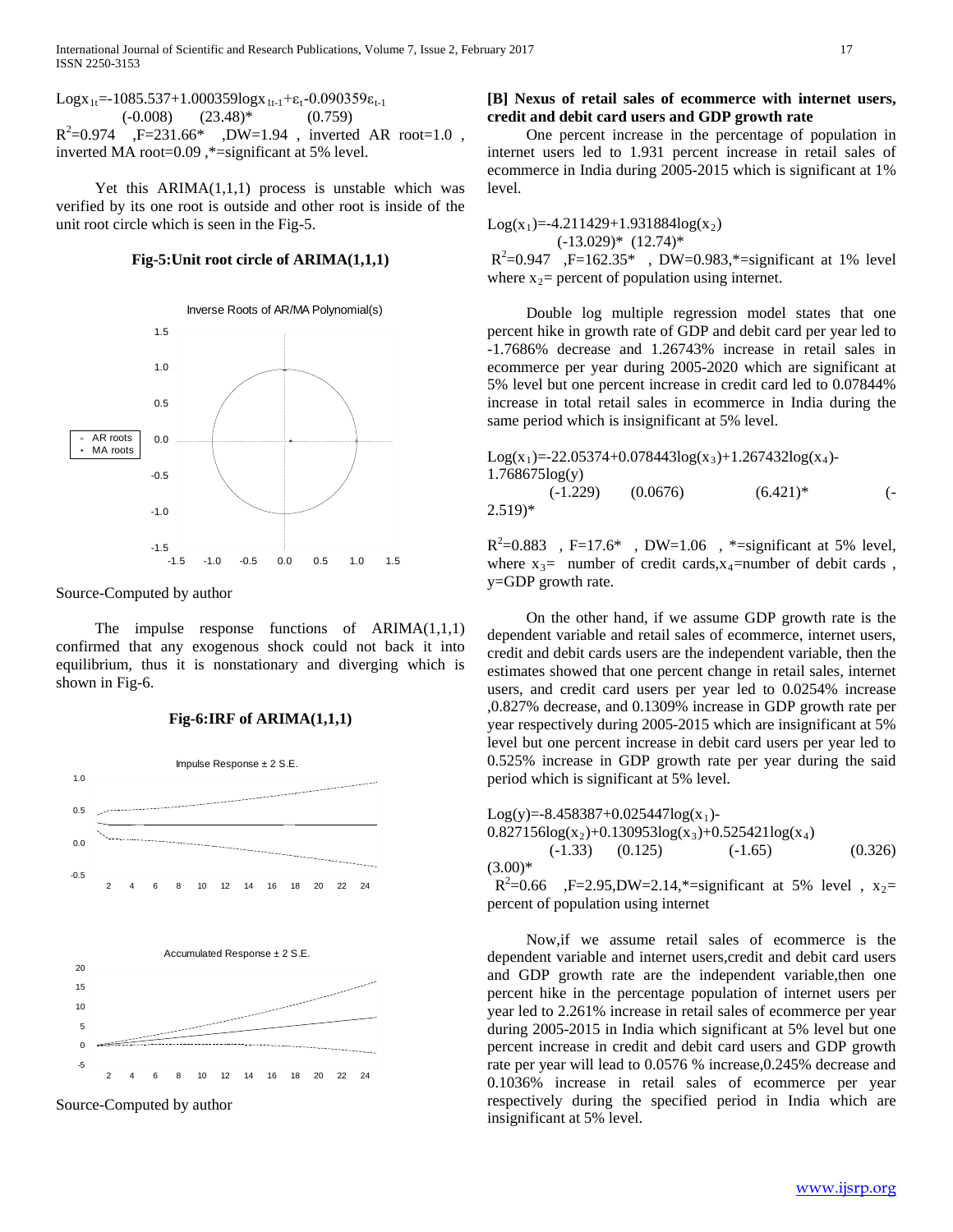Log(x<sub>1</sub>)=-1.420587+2.26142log(x<sub>2</sub>)+0.057678log(x<sub>3</sub>)- $0.245231\log(x_4)+0.103622\log(y)$  $(-0.097)$   $(2.847)^*$   $(0.0705)$   $(-$ 0.446) (0.125)  $R^2$ =0.95, F=28.65\*, DW=1.16, \*=significant at 5% level

 Granger Causality test confirmed that total retail sales in ecommerce( $x_1$ ), percent of population using internet( $x_2$ ),number of credit  $(x_3)$ and debit cards $(x_4)$ , GDP growth rate of India (y) during 2005-2020 showed bidirectional causality except  $X_2$  does not Granger Cause  $X_1$  and  $x_2$  and  $x_4$  have no causality which are shown in the Table-3.

#### **Table-3:Granger Causality test**

| Null Hypothesis:                | Obs | F-Statistic | Prob.  |
|---------------------------------|-----|-------------|--------|
| $X_2$ does not Granger          |     |             |        |
| Cause $X_1$                     | 10  | 8.35047     | 0.0233 |
| $X_1$ does not Granger          |     |             |        |
| Cause $X_2$                     |     | 0.00032     | 0.9863 |
| $X_3$ does not Granger          |     |             |        |
| Cause $X_1$                     | 10  | 0.16904     | 0.6933 |
| $X_1$ does not Granger          |     |             |        |
| Cause $X_3$                     |     | 0.20265     | 0.6662 |
| X <sub>4</sub> does not Granger |     |             |        |
| Cause $X_1$                     | 10  | 4.64880     | 0.0680 |
| $X_1$ does not Granger          |     |             |        |
| Cause $X_4$                     |     | 1.22442     | 0.3051 |
| Y does not Granger              |     |             |        |
| Cause $X_1$                     | 15  | 0.04758     | 0.8310 |
| $X_1$ does not Granger          |     |             |        |
| Cause Y                         |     | 0.00066     | 0.9799 |
| $X_3$ does not Granger          |     |             |        |
| Cause $X_2$                     | 13  | 1.81827     | 0.2073 |
| $X_2$ does not Granger          |     |             |        |
| Cause $X_3$                     |     | 0.45863     | 0.5136 |
| $X_4$ does not Granger          |     |             |        |
| Cause $X_2$                     | 13  | 11.9366     | 0.0062 |
| $X_2$ does not Granger          |     |             |        |
| Cause $X_4$                     |     | 6.05235     | 0.0337 |
| Y does not Granger              |     |             |        |
| Cause $X_2$                     | 15  | 0.83201     | 0.3797 |
| $X_2$ does not Granger          |     |             |        |
| Cause Y                         |     | 0.07780     | 0.7851 |
| X <sub>4</sub> does not Granger |     |             |        |
| Cause $X_3$                     | 13  | 0.04876     | 0.8297 |
| $X_3$ does not Granger          |     |             |        |
| Cause $X_4$                     |     | 0.00405     | 0.9505 |
| Y does not Granger              |     |             |        |
| Cause $X_3$                     | 13  | 0.78291     | 0.3970 |
| X <sub>3</sub> does not Granger |     |             |        |
| Cause Y                         |     | 0.73379     | 0.4117 |
| Y does not Granger              |     |             |        |
| Cause $X_4$                     | 13  | 2.63821     | 0.1354 |
| $X_4$ does not Granger          |     |             |        |
| Cause Y                         |     | 0.05542     | 0.8186 |

Source-Computed by author

 Johansen cointegration test assured that GDP growth rate and total retail sales of ecommerce during 2007-2020 in India are cointegrated in the order one because both Trace and Max-Eigen statistic have one cointegrating equation each which are significant at 5% level .

## **Table-4:Johansen test**

|                |                 |           | 0.05       |            |
|----------------|-----------------|-----------|------------|------------|
| Hypothesised   |                 | Trace     | Critical   |            |
| No. of $CE(s)$ | Eigenvalue      | Statistic | Value      | $Prob.**$  |
| None *         | 0.789358        | 23.31100  | 15.49471   | 0.0027     |
| At most 1      | 0.101904        | 1.504692  | 3.841466   | 0.2199     |
|                |                 | Max-      |            |            |
|                |                 | Eigen     |            |            |
|                |                 | Statistic |            |            |
| None $*$       | 0.789358        | 21.80631  | 14.26460   | 0.0027     |
| At most 1      | 0.101904        | 1.504692  | 3.841466   | 0.2199     |
| *=denotes      | rejection<br>of | the       | hypothesis | 0.05<br>at |

level,\*\*=Mackinnon-Haug-Michelis(1999) p values Source-Computed by author

 Since GDP growth rate and retail sales in ecommerce are cointegrated then we have to verify the vector error correction estimates and the process of error corrections.

 $\Delta x_{1t}$ =-0.672305+1.954944 $\Delta x_{1t-1}$ -0.205805 $\Delta y_{t-1}$ -0.041124EC  $(-1.03)$   $(6.17)^*$   $(-0.877)$   $(-0.85)$  $R^2$ =0.87, F=23.03\*, SC=3.94, AIC=3.76  $\Delta y_t = 1.700 - 1.101977 \Delta x_{1t-1} + 0.704046 \Delta y_{t-1} + 0.259584$ EC  $(2.86)^*$   $(-3.8)^*$   $(3.28)^*$   $(5.88)^*$  $R^2$ =0.79, F=12.96, SC=3.76,AIC=3.58

Both the VEC estimates are of good fit in which  $\Delta y_t$  is very much significant because t values of all coefficients are significant at 5% level even its error correction process is very faster than that of  $\Delta x_{1t}$  whose error correction term is insignificant and slow.

 This VEC model has four roots of which one is greater than one ,one root is unit and other two are less than one, therefore one root lies outside the unit root circle and thus why the VECM is unstable.

# **Table-5:Values of roots**

| Root                     | Modulus  |
|--------------------------|----------|
| 1.817124                 | 1.817124 |
| 1.000000                 | 1.000000 |
| $-0.075881 - 0.791756$ i | 0.795384 |
| $-0.075881 + 0.791756$ i | 0.795384 |
|                          |          |

Source-Computed by author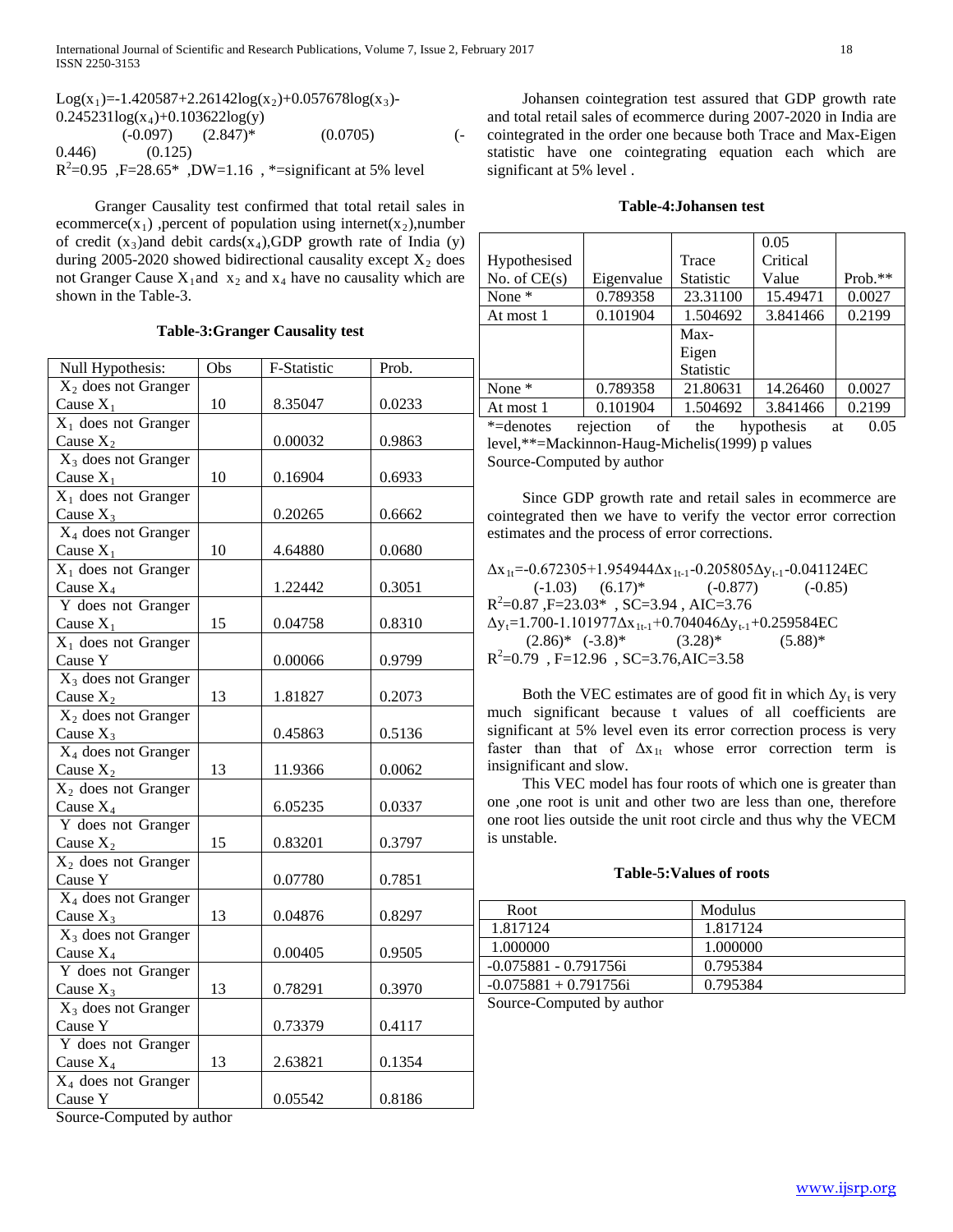# **Fig-7:Unit root circle**

# Inverse Roots of AR Characteristic Polynomial



Source-Computed by author

 This VECM is unstable, nonstationary and divergent which are verified by impulse response functions that moved away from zero.



**Fig-8:Impulse Response Functions**

Source-Computed by author

 Residual test of this VEC model showed that it has problem of autocorrelations which were seen by correllogram.

# **Fig-9:Autocorrelation**



Source-Computed by author

 It has serial correlation problem which is proven by Serial correlation LM test which is rejected as Ho=no serial correlation at lag-1.

## **Table-6: VEC Residual Serial Correlation LM Tests**

| Lags           | LM-Stat  | Prob   |
|----------------|----------|--------|
|                | 1.271597 | 0.8662 |
| $\overline{2}$ | 1.645791 | 0.8005 |
| 3              | 5.095778 | 0.2776 |
| 4              | 1.290397 | 0.8630 |
| 5              | 1.788431 | 0.7746 |
| 6              | 4.345199 | 0.3613 |
| 7              | 1.663917 | 0.7973 |
| 8              | 1.469175 | 0.8321 |
| 9              | 0.662507 | 0.9559 |
| 10             | 11.58849 | 0.0207 |
| 11             | 5.959485 | 0.2022 |
| 12             | 15.31546 | 0.0041 |

Source-Computed by author

 VEC residual normality test by Doornik-Hansen method showed that all component and joint skewness ,kurtosis are insignificant as  $\chi^2$  distribution, and all components and joint of Jarque-Bera are also insignificant from H0=residuals are multivariate normal.

#### **Table-7:Normality test**

| Component | <b>Skewness</b> | Chi-sq   | df | Prob.  |
|-----------|-----------------|----------|----|--------|
|           | $-0.202482$     | 0.160856 |    | 0.6884 |
|           | 0.146801        | 0.084779 |    | 0.7709 |
| Joint     |                 | 0.245634 | 2  | 0.8844 |
| Component | Kurtosis        | Chi-sq   | df | Prob.  |
|           | 2.736651        | 0.894500 |    | 0.3443 |
|           | 2.660271        | 0.747150 |    | 0.3874 |
| Joint     |                 | 1.641651 | 2  | 0.4401 |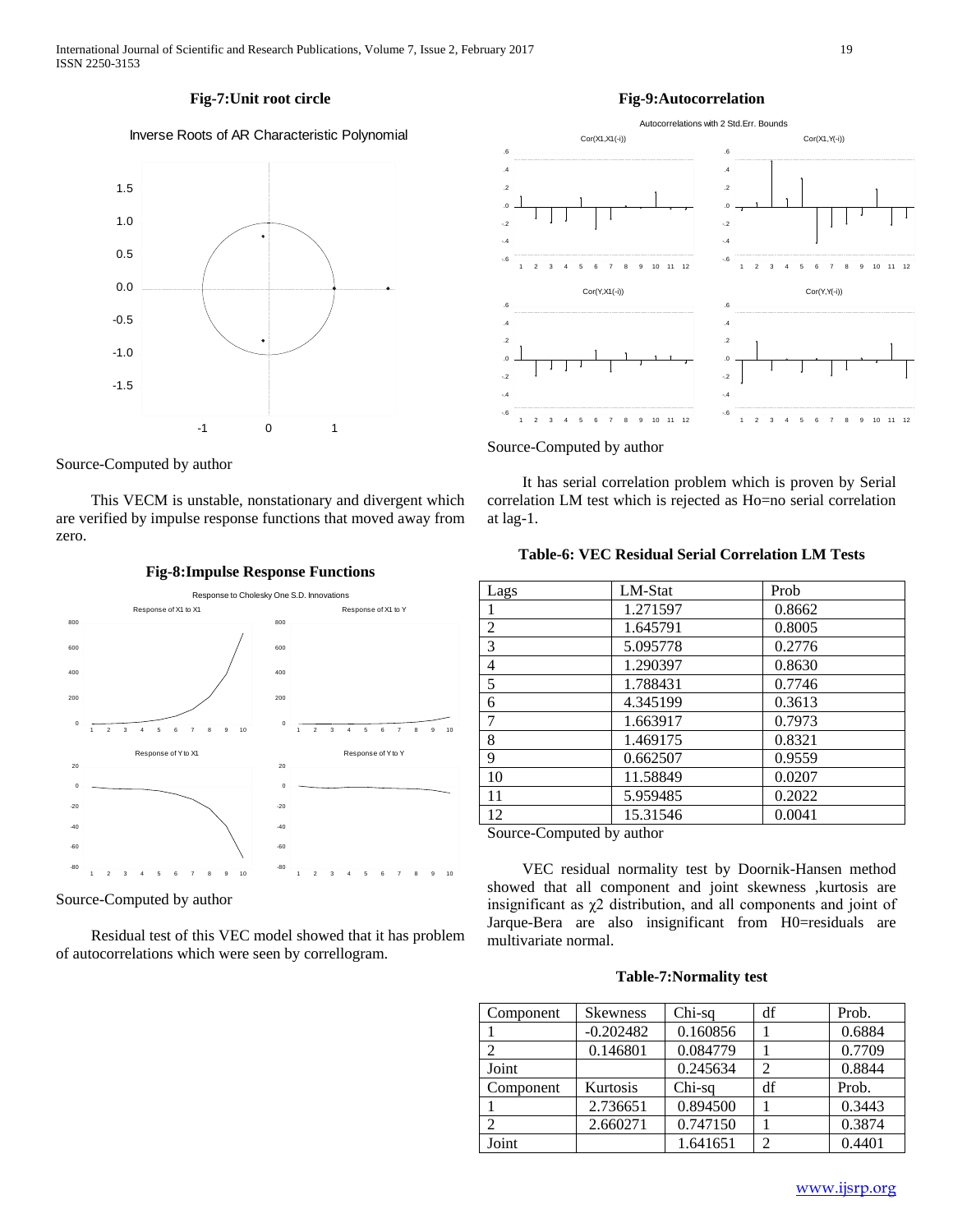|           | Jarque-  |    |        |  |
|-----------|----------|----|--------|--|
| Component | Bera     | df | Prob.  |  |
|           | 1.055356 |    | 0.5900 |  |
|           | 0.831929 |    | 0.6597 |  |
| Joint     | 1.887285 |    | 0.7565 |  |

Source-Computed by author

# V. LIMITATIONS AND FUTURE SCOPE

 Since the period of study is short so that we failed to fit VAR and VEC model taking all the variables at a time and even we failed to fit Johansen cointegration test. On the other hand,we can take more variables which influences ecommerce in various dimensions. Comparative study can be easily included here easily such as India vs China and USA where ecommerce flourished tremendously.

#### VI. POLICY RECOMMENDATIONS

[1] Improve the infrastructure of e-commerce systems, and increase government expenditures.

[2] It is strongly suggested to establish uniform standards as soon as possible for on line payment system either in interbank or cross country payment.

[3] Establish online security certification system and promote business investment.

[4] Promote the building of logistics system and increase business investment

[5]Governments must allow for new, innovative e-payments solutions and avoid the vested interests of incumbents

[6]Tackle the multi-ministerial oversight challenge. Make ecommerce and cross-border e-commerce a national policy priority and a priority in the education agenda

[7] Get ahead of m-commerce. Work with leading firms to create policy frameworks to support and guide the development of mcommerce.

[8] Engage in more public and private dialogues and partnerships on cross-border e-commerce

[9] Engage in cross-industry and cross-economy dialogues on establishing mutually agreed upon standards and frameworks for cross-border e-commerce.

[10] Sign more FTAs with language specific to ecommerce.Keep an up-to-date database with all regulations and laws related to foreign market access

[11]Control fraud epayment because Fraud in e-payments is the biggest barrier to their growth.

[12]Minimise regulatory gap because Regulations are not keeping pace with technological and business model innovations or with advances in cyber-crime.

[13]Develop education seminar in conjunction with government platforms and industry associations.

[14]Encourage universities to train experts and build a talent pool prepared to develop businesses and to train their peers in ecommerce

[15]Provide co-working space, monitoring opportunities, and incumbator facilities to facilitate the sharing of ideas and resources.

[16]It is essential to remove deficiencies in the existing laws and to seek convergence of media and technologies as early as possible.

[17]Coordinate efforts by export and import countries, online platform providers and

intermediaries such as the express industry to both raise awareness and facilitate compliance with revenue, safety and security obligations

[18]Develop e-customs and e-taxation solutions that are paperless, connect with all relevant stakeholders and use intelligenceled and risk-based selectivity and targeting to improve the identification and targeting of high-risk shipments;

[19]Consider negotiating multilateral or plurilateral trade rules to promote and facilitate ecommerce.

### VII. CONCLUSION

 The paper concludes that retail sales of ecommerce in India during 2005-2020 has been increasing at the rate 41.93% per year which is significant and it is exponentially increases at the rate of 0.728% per year which is more acceptable and significant whose residual test confirmed that exponential series has heteroscedasticity ,autocorrelation ,partial autocorrelation and serial correlation problems. The retail sales of ecommerce in India during 2005-2020 do not follow random walk and random walk with drift which is strengthened by variance ratio test but it consists of three upward structural breaks in 2007,2010 and 2013.Yet it is turned into smooth trend line from cyclical path by H.P.Filter model. But its ARIMA(1,1,1) model showed the series is unstable and nonstationary.

 The paper also concludes that one percent hike in percent of population in internet users led to 1.931% increase in retail sales in ecommerce during 2005-2015 in India which is significant at 1% level. Besides, one percent increase in debit card users and GDP growth rate led to 1.267% increase and 1.768% decrease in retail sales in ecommerce significantly but it has insignificant positive relation with credit card users. When growth is dependent variable ,then growth and debit card users are significantly positively associated but when retail sales is dependent variable then internet users and retail sales are positively associated significantly. Granger Causality test confirmed that total retail sales in ecommerce $(x_1)$ , percent of population using internet(x<sub>2</sub>), number of credit (x<sub>3</sub>)and debit cards $(x_4)$ ,GDP growth rate of India (y) during 2005-2020 showed bidirectional causality except  $X_2$  does not Granger Cause  $X_1$ and  $X_2$  and  $X_4$  have no causality. Johansen cointegration test assures that GDP growth rate and retail sales in ecommerce are cointegrated in the order CI(1) in which VEC model is unstable, diverging and error correction is speedy and significant in the equation  $\Delta y_t$ .

 The paper states that Ecommerce in India grew so fast that it ranks second preceded by China and it may constitute 4% of GDP within 2020 where India needs improved infrastructure, control fraud e payment and e security, develop e-customs and e-taxation, minimize regulatory gap, and many others policies recommended by several institutions.